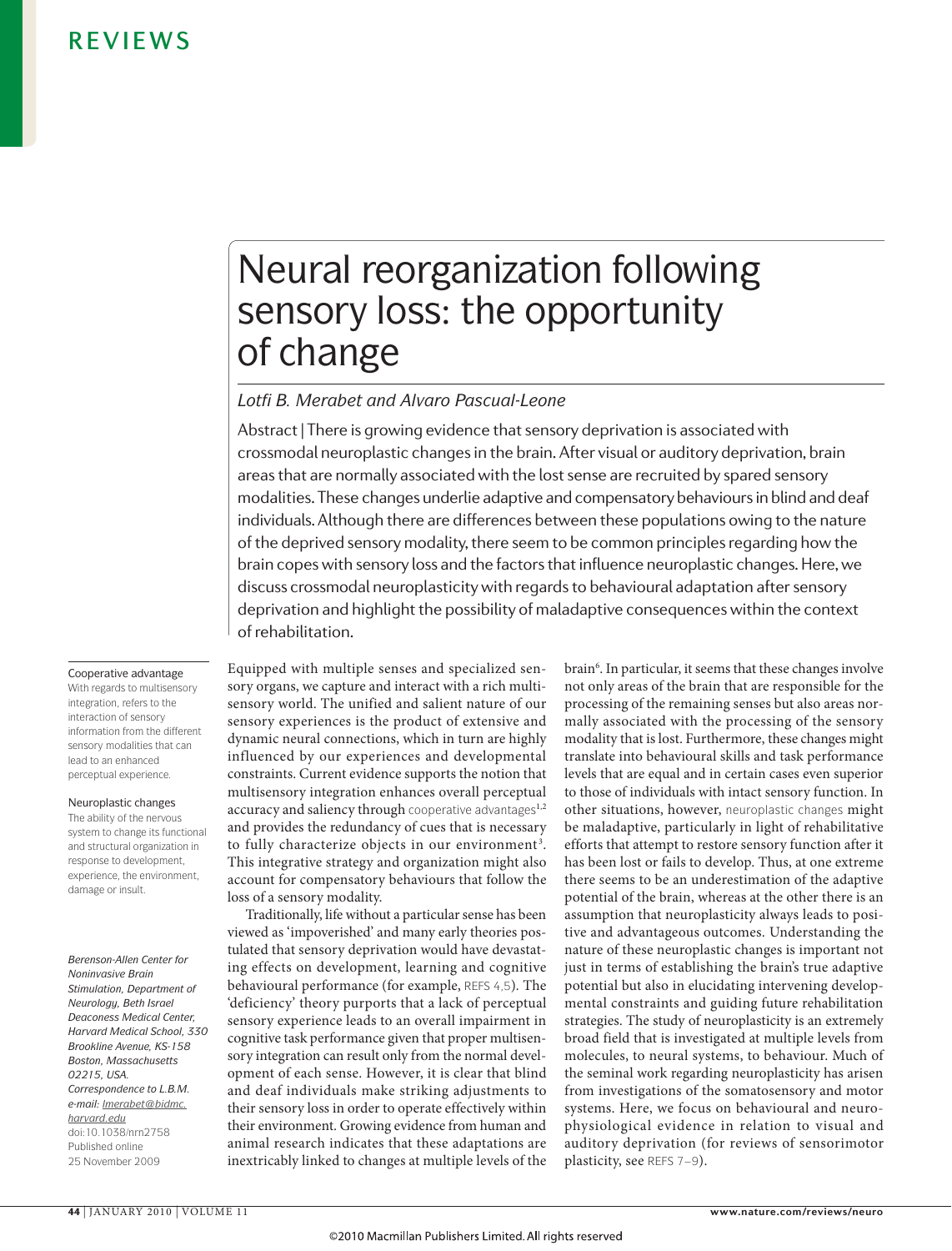#### Adaptation to sensory loss

*Blindness.* There has long been anecdotal evidence that blind individuals compensate for the loss of vision through more effective use of their remaining senses $10,11$ . a systematic review of this issue reveals that blind individuals (particularly if blind from birth or very early in life) show comparable, and in some cases even superior, behavioural skills to sighted subjects. This includes finer tactile-discrimination thresholds $12-15$  and superior performance in auditory-pitch discrimination<sup>16</sup> and spatial sound localization<sup>17-20</sup>. Superior performance has also been shown in other behavioural and cognitive tasks including spatial navigation<sup>21</sup>, speech discrimination<sup>22</sup> and verbal recall<sup>23,24</sup>.

Given that the blind rely heavily on touch and hearing to interact with their environment, it would seem reasonable that neurophysiological changes would manifest themselves within regions of the brain responsible for somatosensory and auditory processing. Expansion and reorganization of the cortical finger representation have been reported in blind proficient Braille readers (detected by somatosensory evoked potentials<sup>25</sup> and magnetoencephalography (MEG)<sup>26,27</sup>). This reorganization has been interpreted to reflect an adaptation that might allow more enhanced processing and efficient reading skills in these individuals<sup>26,27</sup>. Changes at the level of auditory cortical areas in the blind have also been investigated. For example, responses to tone bursts and tonotopic mapping studies (using MEG) have revealed an expansion in areas that respond to auditory stimuli, and signal response latencies (specifically the N1 potential, which is associated with acuity in central auditory areas) are significantly shorter in blind individuals than in sighted controls<sup>28</sup>. In a recent functional MRI (fMRI) study, individuals who had been blind from an early age showed signal alterations in the auditory cortex that were consistent with more efficient processing of auditory stimuli as opposed to an altering of inherent patterns of tonotopic organization<sup>29</sup>. Structural changes outside somatosensory and auditory cortical areas have also been reported. For example, superior spatial navigation performance in the blind has been correlated with a larger volume of the hippocampus (assessed by morphometric MRI<sup>21</sup>), a structure with a well-established role in navigation and spatial memory<sup>30</sup>.

In parallel to these reported physiological and morphological changes, areas within the occipital cortex (normally attributed to visual processing) are functionally recruited in blind persons to process non-visual information obtained from intact sensory modalities (FIG. 1a). This form of crossmodal plasticity has been demonstrated repeatedly using various neuroimaging methods31,32 and numerous subsequent reports have demonstrated task-specific activation related to tactile processing tasks such as Braille reading<sup>33-36</sup>, haptic object identification<sup>37</sup> and the use of visual-to-tactile sensory substitutive devices (SSDs)<sup>38</sup>. Occipital visual cortical areas also seem to be recruited in response to auditory stimuli. Neuroimaging studies have demonstrated crossmodal activation of occipital cortical areas by sound-processing tasks, including sound-source discrimination<sup>39</sup>, auditory motion perception<sup>40</sup>, auditory change detection<sup>41</sup> and sound localization<sup>17,42</sup>. Occipital cortex activation has also been reported in conjunction with auditory linguistic tasks such as speech processing<sup>43</sup>, semantic judgment<sup>44</sup>, auditory verb generation<sup>45</sup> and verbal-memory tasks<sup>23</sup>. Finally, similar to observations in the tactile domain, the use of visual-toauditory SSDs is also associated with activation in occipital cortical areas<sup>46-49</sup>.

The specific cortical areas implicated in this form of crossmodal plasticity (for example, primary versus higher-order visual areas) vary across studies and are likely to relate to the behavioural tasks being performed. It is also important to note that there is considerable variability in terms of the spatial and temporal resolution of the methodologies used, the nature of the tasks and analyses performed and the types of patients investigated, making comparisons across studies difficult. However, there is direct experimental and clinical evidence that the recruitment of occipital areas is causally related to compensatory behaviours in the blind. The experimental evidence comes from a series of studies demonstrating impairments in crossmodal behavioural tasks following the transient and localized disruption of occipital cortex function with transcranial magnetic stimulation (TMS)<sup>50</sup>. For example, TMS delivered to the occipital cortex impairs Braille reading performance in proficient Braille readers<sup>51-53</sup>. Using a similar approach, TMS delivered to occipital cortical targets has been shown to disrupt verb generation performance<sup>54</sup> and also the use of auditory SSD systems<sup>48,55</sup>. In the clinical setting, there is also a case report of a congenitally blind patient rendered alexic for Braille after suffering a bilateral occipital stroke<sup>56</sup>. Although the patient could discriminate everyday objects by touch, she was no longer able to read Braille and showed striking deficits in tasks requiring fine tactile spatial discrimination<sup>56,57</sup>. The deficits described in this case are in line with the functional impairments described following reversible cortical disruption using TMS. Together, these findings support the idea that the recruitment of occipital cortex in high-level cognitive processing and within the context of visual deprivation is functionally relevant.

*Deafness.* like blind individuals, deaf people rely strongly on their intact senses to interact with their surroundings. For example, deaf individuals use visual or tactile stimuli to alert attention and many use visuospatial forms of linguistic communication such as sign language. As a corollary to the findings described in the blind, deaf individuals show superior skills in certain perceptual tasks compared with hearing control subjects (FIG. 1b). For example, enhanced tactile sensitivity (using vibrotactile stimuli) has been reported<sup>58</sup>. In the visual domain, deaf subjects perform better than hearing controls in distinguishing emotional expression and local facial features<sup>59,60</sup>. Deaf individuals are also better than hearing controls at performing peripheral visual tasks and distributing attention to the visual periphery<sup>61-64</sup>. This augmentation of attentional resources towards the periphery might be adaptive and serve as a compensatory means to direct attention or

#### N1 potential

A large negative-direction evoked potential (measured by electroencephalography) detected over the fronto-central region of the scalp and peaking between 80 and 120 ms after the onset of a stimulus (typically auditory). This potential has been found to be sensitive to features of sounds associated with speech.

#### Sensory substitution device

(SSD). A device that transforms the characteristics of one sensory modality (for example, vision) into stimuli that can be perceived by another sensory modality (for example, touch or hearing). This strategy is often used in assistive technology to access sensory information normally perceived by an impaired sensory modality by using the remaining intact senses.

#### Alexia

A neurological disorder characterized by the loss of the ability to read. Alexia typically occurs following damage to specific language-relevant areas of the brain (particularly within the left hemisphere) as well as the occipital and parietal lobes.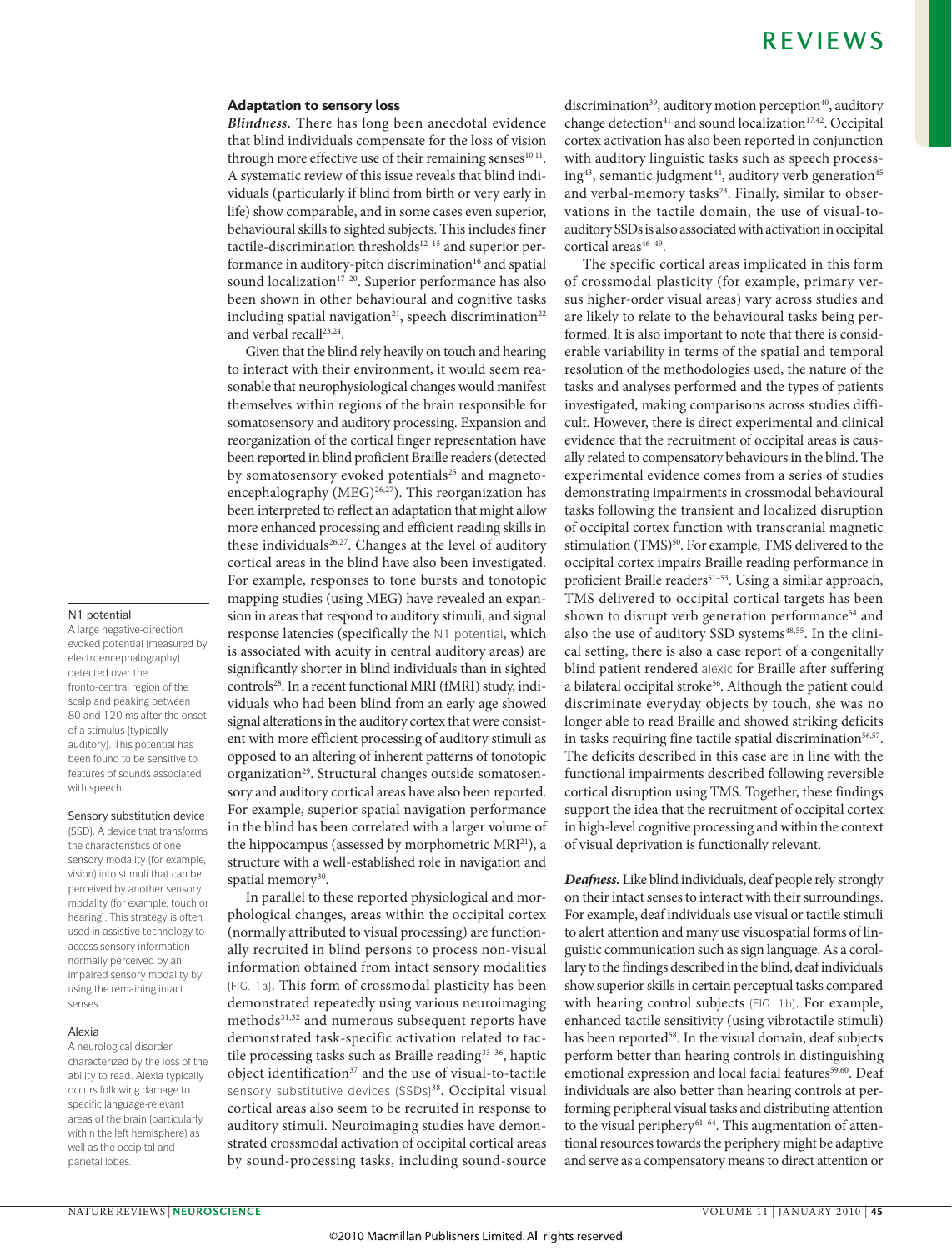- **a** Crossmodal changes following blindness **b** (recruitment of occipital visual cortex)
- **b** Crossmodal changes following deafness (recruitment of auditory cortex)



**Nature Reviews** | **Neuroscience** Crossmodal recruitment of occipital visual cortex in the blind and auditory cortex in Figure 1 | **summary of crossmodal neuroplasticity following sensory loss.**  the deaf have been reported. **a** | Occipital recruitment for tactile processing such as Braille reading, sound localization and verbal memory. **b** | Recruitment of auditory and language-related areas for viewing sign language, peripheral visual processing and vibro-tactile stimulation.

orient towards objects of interest outside the central field of view<sup>62</sup>. Superior performance in visual motion detection and discrimination has been described in the deaf, particularly with respect to the right visual field<sup>65,66</sup>. This right visual field advantage might be related to the lateralization of language function, which is typically ascribed to the left hemisphere. Thus, there might be a preferential association regarding the processing of motion information within the right visual field and the left (that is, the contralateral) hemisphere, which is normally associated with language processing<sup>65,66</sup>.

In deaf humans, there is less evidence for large morphological changes in brain areas that process intact sensory modalities. One study found no differences in responsivity or in the size of early visual cortical areas (assessed with fMrI) in deaf subjects compared with hearing controls<sup>67</sup>. However, this lack of observed changes does not rule out the possibility of potential morphological differences in higher-order visual areas or even other sensory cortices. Thus, further investigation of this issue seems necessary. As in blind individuals, there is evidence that auditory cortical areas are recruited by tactile, language and visual processing tasks. For example, activity in the auditory cortex has been detected by MEG in response to vibrotactile stimulation in congenitally deaf subjects<sup>68</sup>. Also, fMRI has detected activity in the auditory cortex of subjects deaf from an early age in response to vibration stimuli derived from speech and fixed frequencies<sup>69</sup>. Several studies have shown crossmodal recruitment of auditory areas in deaf individuals viewing sign language<sup>70-72</sup>. Crossmodal activation of auditory cortex by non-linguistic visual stimuli (for example, moving dot patterns) has also been demonstrated using MEG<sup>73</sup> and fMRI<sup>74</sup>. Interestingly, this pattern of activation was not found in hearing signers (specifically, the children of deaf parents), indicating that auditory deprivation (as opposed to sign language experience) might be crucial for this form of crossmodal recruitment (see also REF. 67

and BOX 1). Finally, a series of neuroimaging studies combined with visual peripheral tasks have also reported evidence that deaf individuals show greater recruitment of occipital-parietal cortical areas related to attention processing than hearing controls<sup>61,63,75,76</sup>.

It has been difficult to demonstrate experimentally the causal role of crossmodal recruitment of auditory cortex in non-auditory tasks. This might relate to technical issues with the experimental methodologies used. For example, TMS must be delivered close to the ear to transiently disrupt the function of auditory temporal regions, and the audible click generated by a discharging TMS coil could interfere with task performance. Furthermore, apart from such stimulation being quite uncomfortable (owing to stimulation of the overlying temporalis muscle), the sulcal geometry and orientation of auditory cortical areas make them difficult to stimulate optimally.

although these technical issues might have limited controlled experimental investigations, several case reports describing deaf patients with circumscribed brain lesions have provided clinical evidence regarding sign language production and comprehension. For example, lesions of the left temporal cortex lead to impairments in sign language comprehension, consistent with the notion that sign language comprehension depends primarily on the left hemispheric structures that mediate language function in hearing subjects<sup>77,78</sup>. There have also been reports of 'sign blindness' in a deaf signer following damage to the left occipital cortex<sup>79</sup>. This patient exhibited severe impairments in comprehension but not in the production of signs, analogous to alexia. Similarly, a left occipital lesion in a deaf signer caused acquired sign language aphasia with severe impairment in word production as well as comprehension, reading and writing<sup>80</sup>. Thus, consistent with neuroimaging data, it seems that temporal-auditory and occipital-visual cortical areas have specialized functions that are crucial for language abilities in deaf signers.

# Adaptation to multiple sensory loss

*Deaf-blindness.* Few studies have examined the behavioural and physiological consequences of multiple sensory loss, particularly in humans. The development of language function and communication skills in deafblind individuals provides an interesting opportunity to investigate this issue. Deaf-blind individuals communicate using tactile-based languages, including Braille and various haptic forms of sign language. In a study of one late-blind, post-lingual deaf-blind subject, MEG and positron emission tomography (PET) imaging were used to investigate the neural activity associated with identifying japanese words using a tactile mode of letter spelling (that is, by touching and stroking the fingertips representing different consonants and vowels)<sup>80</sup>. In line with the crossmodal changes described in blind and deaf individuals, the identification of tactile words was associated with activation of visual and auditory language cortical areas. These results indicate that in the case of dual sensory deprivation, dramatic crossmodal recruitment of cortical areas associated with visual, auditory

#### Aphasia

A neurological disorder characterized by impaired expression and understanding of language, as well as reading and writing. It is usually the result of damage to areas of the brain involved with language processing.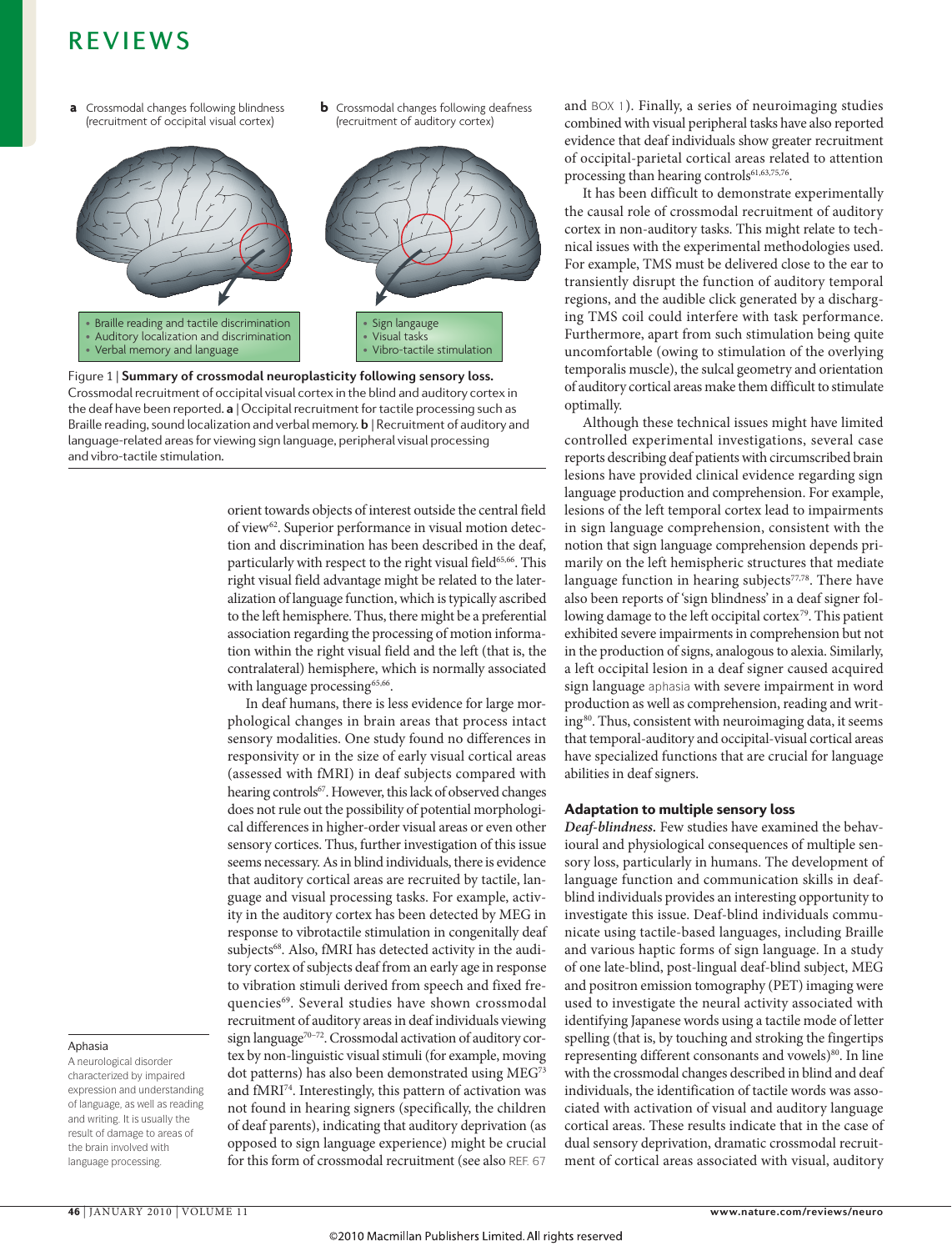### Usher syndrome

A relatively rare genetic disorder with clinical subtypes characterizing the degree of severity and a leading cause of combined deafness and blindness. Hearing loss is associated with a defective inner ear whereas the visual loss is associated with degeneration of retinal cell function.

and language processing is possible. However, the subject's late-blind and post-lingual deaf status makes it difficult to disentangle the contribution of prior sensory experience with regards to the pattern of crossmodal cortical recruitment observed. Indeed, visual imagery<sup>81</sup> and inner speech and auditory verbal imagery<sup>82</sup> activate corresponding occipital, auditory and language processing areas. To rule out this possible confound, the neural correlates of language processing in a congenitally deaf and early-blind individual who is highly proficient in communicating through a haptic form of American Sign Language  $(ASL)$  were explored<sup>83</sup>. By placing his hand over a signer's hand, he could capture the meaning of word signs and gestures. Functional MrI showed that word identification (compared with non-words) activated areas of occipital cortex (including calcarine-striate and extrastriate regions), left posterior superior-temporal areas (including wernicke's area and the superior temporal gyrus (Brodmann area 22)) and inferior frontal cortical areas (including Broca's area (Brodmann area 44)) (FIG. 2a). To further distinguish between activation related to haptic language processing and areas related to

### Box 1 | The heterogeneity of sensory loss: a potential confound

The World Health Organization (WHO) defines legal blindness as a best-corrected visual acuity worse than 20/200 (Snellen equivalent) or a visual field less than 20° (note that legal blindness does not necessarily imply profound blindness). Current estimates suggest that blindness afflicts 45 million individuals worldwide, with cataracts, age-related macular degeneration and glaucoma being leading causes<sup>135</sup>. In terms of hearing impairment, the WHO has estimated that 278 million individuals worldwide have moderate to profound hearing loss in both ears (profound hearing loss being defined as not being able to detect a tone of 90 dB or greater), and causes are typically associated with sensorineural deficits of the auditory nerve<sup>136</sup>. As with visual impairment, the aetiology is highly variable and includes hereditary causes as well as acquired causes including infections and trauma. Combined vision and hearing loss (or dual sensory loss) is more prevalent with increasing age. However, certain hereditary conditions such as Usher syndrome<sup>137</sup> can also lead to combined, early-onset visual and auditory impairment.

When interpreting the experimental evidence, it is important to underscore the tremendous degree of heterogeneity with regards to sensory impairment in both blind and deaf populations. Important factors include the aetiology, severity, onset and developmental time course of the sensory loss. Furthermore, many of the human studies demonstrating superior performance abilities in blind and deaf persons have been carried out in highly specific population subsamples, such as in congenitally blind individuals or deaf native signers (that is, children who have had early exposure to sign language and achieve language development milestones similar to hearing individuals<sup>127</sup>). In addition, many of these studies have been carried out under very controlled experimental conditions and/or high task demands (for example, monaural testing18) or by comparing performance against control subjects but under acute sensory deprivation conditions (for example, by blindfolding sighted participants<sup>12</sup>). Finally, it is important to disentangle evidence of brain activation related to long-term skill training (for example, Braille and ASL) from activation due to the sensory deprivation itself<sup>56,67,73,138</sup>.

At the other extreme, studying specialized population subgroups and highly controlled experimental conditions might allow 'cleaner' interpretation of data but potentially at the expense of a loss in generalizability across the entire population. Finally, vision and hearing loss typically occur progressively, later in adult life, and individuals often maintain some degree of residual sensory function. Future studies might benefit from considering variables beyond simply the aetiology and strict age cut-offs for acquiring total sensory deprivation. For example, functional (such as language experience and travel independence), personal (such as confidence and motivation) and behavioural (such as degree of instruction and level of proficiency) criteria may prove helpful in grouping and comparing study subjects in terms of underlying neuroplastic change (see also REFS 62,127,139 for related discussion).

combined early onset deprivation, a control experiment used the same word identification task in a normally hearing and sighted interpreter for the deaf-blind. As with the deaf-blind subject, the identification of words through haptic ASL was associated with left-lateralized activation of inferior frontal language areas (including Broca's area). However, robust occipital cortex activation was not observed<sup>83</sup> (FIG. 2b). The crossmodal recruitment observed in this deaf-blind individual is striking, given that he never developed articulated speech or, unlike deaf signers, learned aSl through visual associations. Furthermore, these results suggest that following early onset visual and auditory deprivation, tactile communication is associated with the recruitment of occipital and auditory cortical areas, further demonstrating the remarkable neuroplastic changes that follow sensory loss.

### Underlying mechanisms

The exact mechanisms that underlie crossmodal plasticity and the neural basis of behavioural compensation remain largely unknown. However, animal studies have provided important insights based on physiological, behavioural and anatomical data (for reviews, see REFS 2,6,84,85). Similar to the behavioural results described in blind humans, animal models of visual deprivation also show evidence of crossmodal compensatory changes. For example, experimentally visually deprived cats6,86 and ferrets87 possess superior sound localization abilities to normal animals. At a neurophysiological level, single-unit recordings from a multisensory region called the anterior ectosylvian cortex (aES; FIG. 3a) show that in visually deprived cats, cortical areas that respond to auditory stimuli expand significantly<sup>88</sup> and neurons in this region are more sharply tuned to auditory spatial location<sup>89</sup>. Investigations of the development and maturation of multisensory circuits within the cat aES confirm that the capacity for multisensory integration is rudimentary during early postnatal life, that it gradually develops over time and that it is highly influenced by timing and the animal's overall sensory experience<sup>90,91</sup>. To investigate the contribution of early visual sensory experience to cortical multisensory development, further work was carried out on dark-reared cats<sup>92</sup>. In these experiments, semichronic single-unit recordings in the AES (in anesthetized animals) were made at weekly intervals from birth until adulthood. The results confirmed that visual deprivation (and non-visual multisensory experiences) had a striking effect on the integrative capabilities of multisensory neurons in the aES. Specifically, there was a significant increase in the proportion of multisensory neurons modulated by a second sensory modality (FIG. 3b). These results confirm that early deprivation has a significant impact on crossmodal function and show how the senses interact to reflect specific features of an animal's environment and ultimately optimize adaptation to that environment<sup>91</sup>.

Parallel studies of auditory cortical plasticity have also been carried out. These are not as extensive as those carried out within the visual and somatosensory systems, possibly owing to technical challenges in developing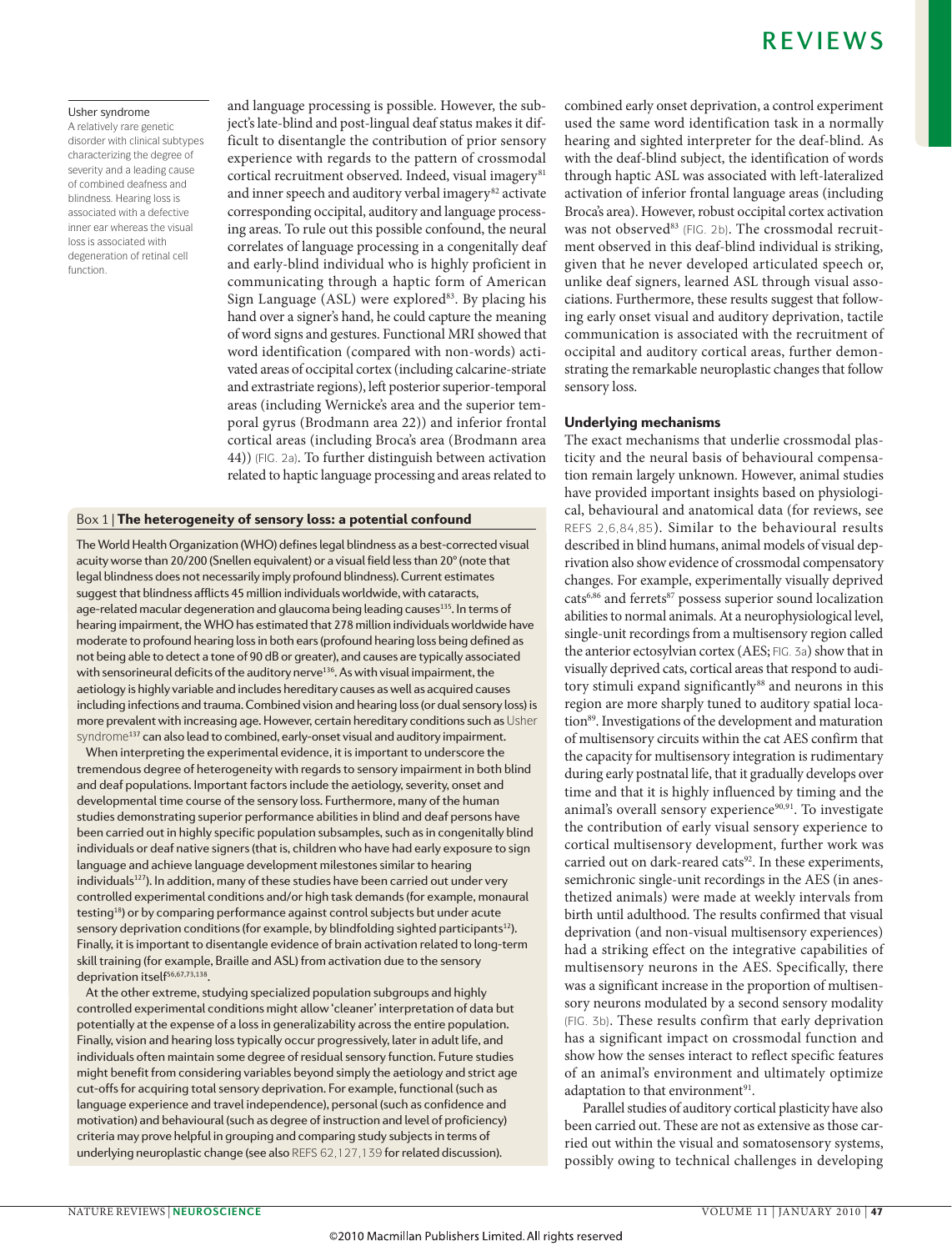

Localization of activation (revealed by functional MRI) associated with identifying words Figure 2 | **crossmodal neuroplasticity in dual sensory loss (vision and hearing).**  through haptically presented American Sign Language (ASL) in both a pre-lingually deaf and early-blind individual (**a**) and a hearing and sighted control (**b**) subject (for simplicity, only the left hemisphere is shown). Crossmodal networks associated with the identification of words (as opposed to non-words) include the inferior frontal cortex in the left hemisphere (corresponding to Broca's area (Brodmann area 44)) in both subjects. The white dashed circle identifies activation in superior temporal language areas (including Wernicke's area and the superior temporal gyrus). Occipital cortex activation is also labelled. Activation in occipital and temporal cortical areas seems to be specific to the combined loss of vision and hearing. Data from REF. 83.

> appropriate animal models and controlled restricted environments (see REF. 93 for a review). The organization of auditory receptive fields and cortical mapping have been actively studied using various electrophysiological techniques (reviewed in REF. 94). The extent of crossmodal reorganization has been investigated in congenitally deaf cats. Electrophysiological recordings from the primary auditory cortex (A1) of congenitally deaf cats failed to find crossmodal responses to visual or somatosensory stimuli<sup>95</sup> (although it is unclear whether such responses exist in higher-order, associative auditory areas). The investigators proposed that in the case of congenital deafness, the ability to learn and develop higher-order auditory representations is substantially affected in the absence of auditory experience and that very early onset auditory deprivation cannot be compensated for by top-down influences arising from highertier auditory and associative areas<sup>96</sup>. Thus, the degree of crossmodal plasticity might be related not only to the timing and profoundness of sensory deprivation but also to whether one considers primary or associative areas. Along these lines, there has been speculation that A1 might represent higher processing complexity than V1 (that is, processing stimuli beyond simple feature detection) and would therefore be more analogous to higherorder areas along the visual processing stream<sup>97</sup>. In other words, differences in the functional contribution of primary auditory and visual areas within the context of sensory deprivation might be based on their inherent abilities to retain their intrinsic processing in response to crossmodal influences from other sensory modalities.

> One possible explanation for the recruitment of cortical areas following sensory deprivation is through direct neural connections with intact sensory areas. Anatomical studies in cats<sup>98</sup> and non-human adult primates have demonstrated direct connections between auditory and visual cortical areas<sup>99,100</sup>. The patterns of these connections seem to differ between primary and associative

areas, and also to depend on whether the cortical representations are central or peripheral<sup>98</sup>. A more recent anatomical tracing study (using marmosets) found that unimodal sensory areas were linked by multiple heteromodal connections including visuo-somatosensory, visuo-auditory and somatosensory-auditory projections<sup>101</sup>. Furthermore, electrophysiological evidence in monkeys confirms multisensory convergence at the neuronal level and in early stages of cortical sensory processing, including auditory-visual convergence within V1 (REF. 102) and somatosensory-auditory interactions within a region caudal-medial to primary auditory cortex<sup>103</sup>. As these connections exist in the intact adult brain, one possibility is that sensory deprivation leads to more pronounced changes in relative connectivity between cortical areas.

It is unclear whether these connections and mechanisms underlie crossmodal neuroplastic changes in humans. However, there is evidence consistent with the notion of enhanced cortico-cortical inter-sensory interactions. Specifically, effective connectivity between somatosensory and visual cortical areas was demonstrated in early-blind humans using a combination of TMS (to stimulate primary somatosensory areas) and PET imaging (to visualize the effect of somatosensory stimulation in early visual cortical areas)<sup>104</sup>. Furthermore, evidence of functional crossmodal sensory processing in the occipital visual cortex in adult sighted subjects<sup>57,105</sup> and rapid and reversible crossmodal recruitment of the occipital cortex in response to sudden and complete visual deprivation (prolonged blindfolding and sensory training) in adult humans with intact senses are consistent with the notion that existing connections can be unmasked as a response to sensory processing and afferent demand<sup>106</sup>. Thus, it is possible that the unmasking of pre-existing connections and shifts in connectivity might underlie rapid, early plastic changes that can lead, if sustained and reinforced, to slower but more permanent structural changes, such as dendritic arborization, sprouting and growth with rewiring of connections<sup>107</sup>.

### Critical periods and adult plasticity

Pioneering work in sensory deprivation (for example, REF. 108) showed that the brain is most receptive to change during an early period of postnatal life referred to as the critical period<sup>109</sup>. Critical periods are specific to sensory modality, function and species<sup>109</sup>. Furthermore, experimental evidence is consistent with the notion that the earlier the sensory loss, the more striking the neuroplastic effects<sup>109</sup>. In fact, many of the studies reporting superior behavioural performance and crossmodal neuroplastic changes have been carried out in subjects who have been blind from birth or early in life (BOX 1). In the case of blindness, this idea has led some authors to suggest the existence of a precise critical period (around 14 (REF. 110) to 16 (REF. 111) years of age) beyond which functionally relevant crossmodal recruitment of occipital cortex (particularly V1) does not occur, theoretically limiting the extent of potential adaptive compensatory behaviour. However, the current view regarding plasticity is not one of a finite window of opportunity,

Top-down

Pertaining to information processing strategies, a top-down approach describes the flow of sensory information from higher-order cortical areas to lower-order processing levels. This is opposite to 'bottom-up' processing, in which information being processed from lower-order regions flows to higher-order areas of sensory cortex.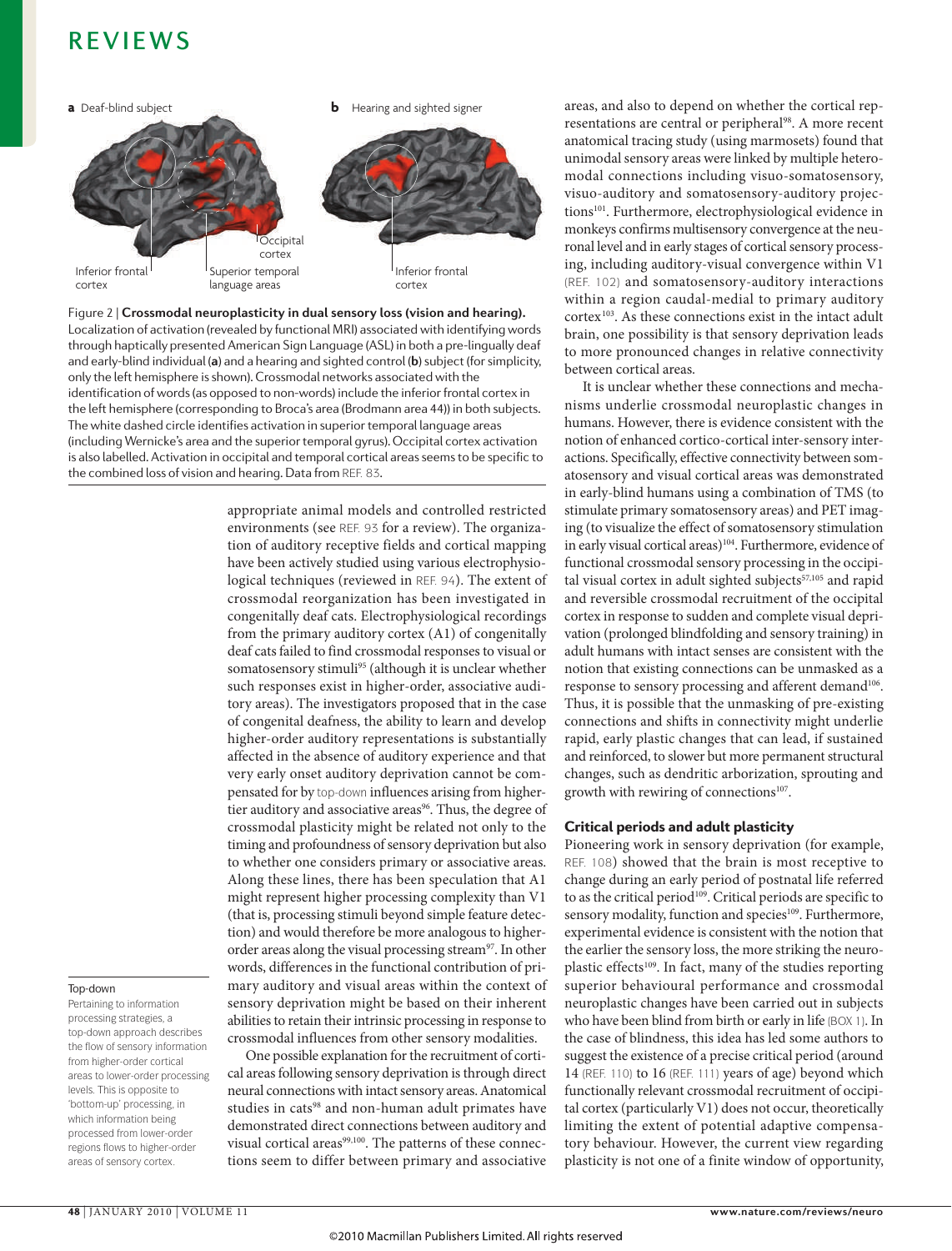

in the anterior ectosylvian sulcus (AES). **a** | The lateral surface of the adult cat cortex, with the location of the AES and the Figure 3 | **effects of early visual deprivation in cats.** Dark rearing alters the distribution of sensory responsive neurons relative positions of its three major subdivisions: SIV (fourth somatosensory area), FAES (auditory field of the AES) and AEV (anterior ectosylvian visual area). **b** | The distribution of sensory unresponsive, unisensory and multisensory mature AES neurons in normally reared and dark-reared animals. Values are rounded to the nearest percent. AS, auditorysomatosensory; VA, visual-auditory; VAS, visual-auditory-somatosensory; VS, visual-somatosensory. Part **a** is modified, with permission, from REF. 2 © (2008) Macmillan Publishers Ltd. All rights reserved. Data in part **b** from REF. 92.

but rather one in which the brain retains a high level of neuroplasticity well into adulthood, although not to the same extent as in the young developing brain<sup>107</sup>. admittedly, neuroplastic changes and associated behavioural gains in the case of late-onset sensory deprivation are less clear and relatively few studies have addressed this issue. In one study, the occipital activation related to a verb generation task (using a Braille-presented cue) in congenitally and late-blind subjects was compared. The occipital cortex (including early visual areas) was activated in both study groups<sup>34</sup>. However, congenitally blind individuals showed greater activity (in terms of magnitude and spatial extent) than late-blind participants<sup>34</sup>. In terms of compensatory behaviours in the auditory domain, enhanced auditory spatial abilities (for example, peripheral sound localization) have also been reported in subjects with late-onset blindness compared with sighted controls<sup>20,112</sup>. With regards to auditory deprivation, the effect of timing on the acquisition of language function through the use of a cochlear implant provides parallel insight. Traditionally, language acquisition following implantation has been approached with the mantra of 'the earlier the better'113 and was once considered to be feasible only in post-lingual deaf patients. More recently, the indications for cochlear implantation have expanded to include pre-lingual deaf patients. With very intensive and rigorous training, improved language performance has been reported in these patients<sup>114</sup>.

## Cochlear implant

A surgically implanted electronic device that provides the sense of sound in individuals with profound hearing loss. The device works by electrically stimulating nerve fibres of the cochlea to transmit sensory information provided by external components including a microphone and speech processor.

work in animal models might help to uncover the potential underlying neuroplastic mechanisms and their relationship to critical periods, learning and developmental experience. Analogous to the visual deprivation studies mentioned earlier, it has been shown that rearing infant rats in a low-frequency-modulated noise environment leads to profound deficits in primary auditory cortex that endure throughout adulthood (specifically, with regards to the spatial and temporal selectivity of neurons)115. Intriguingly, these deficits incurred during the critical period of development can be reversed in the adult through intensive training (for example, using perceptual learning tasks)<sup>116</sup>. Thus, the possibility of 'reopening' critical periods in the adult animal through intensive behavioural and perceptual training has important implications for regaining function in adults even after early-onset sensory deprivation. Furthermore, given that typical ageing trends suggest that individuals are more likely to acquire sensory loss with increasing age as opposed to early in life (BOX 1), the issue of neuroplasticity in the context of late-onset sensory deprivation also deserves careful investigation.

#### Restoring sensory function

although crossmodal plasticity following sensory deprivation can translate into compensatory behavioural gains, it cannot be viewed as universally adaptive, and unintended consequences are possible. In fact, neuroplastic changes might undermine the ability of reorganized cortex to perform its primary function, particularly in the context of rehabilitative training (for example, learning to read Braille proficiently or other forms of language training). Take, for example, crossmodal changes in the case of blindness. Proficient Braille readers who use multiple fingers to read text can mis-identify fingers and mis-localize tactile stimuli<sup>117</sup>. As another example, TMS delivered to the occipital cortex of blind proficient Braille readers can induce phantom tactile sensations at the finger tips<sup>51,118</sup> as well as at the tongue in users of certain tactile SSDs<sup>119</sup>. Perhaps the most striking examples come from historic case studies of surgical sight restoration following long-term visual deprivation<sup>120,121</sup>. In the case of patients with treatable early-onset blindness (treated by cataract removal or corneal transplantation), restoring vision in adulthood reportedly leads to profound difficulties in visual tasks, particularly those requiring the visual identification and recognition of objects. These outcomes have largely been attributed to the idea that early visual deprivation has striking effects on the development of the visual cortex and its ability to process complex visual information. However, more comprehensive behavioural and neuroimaging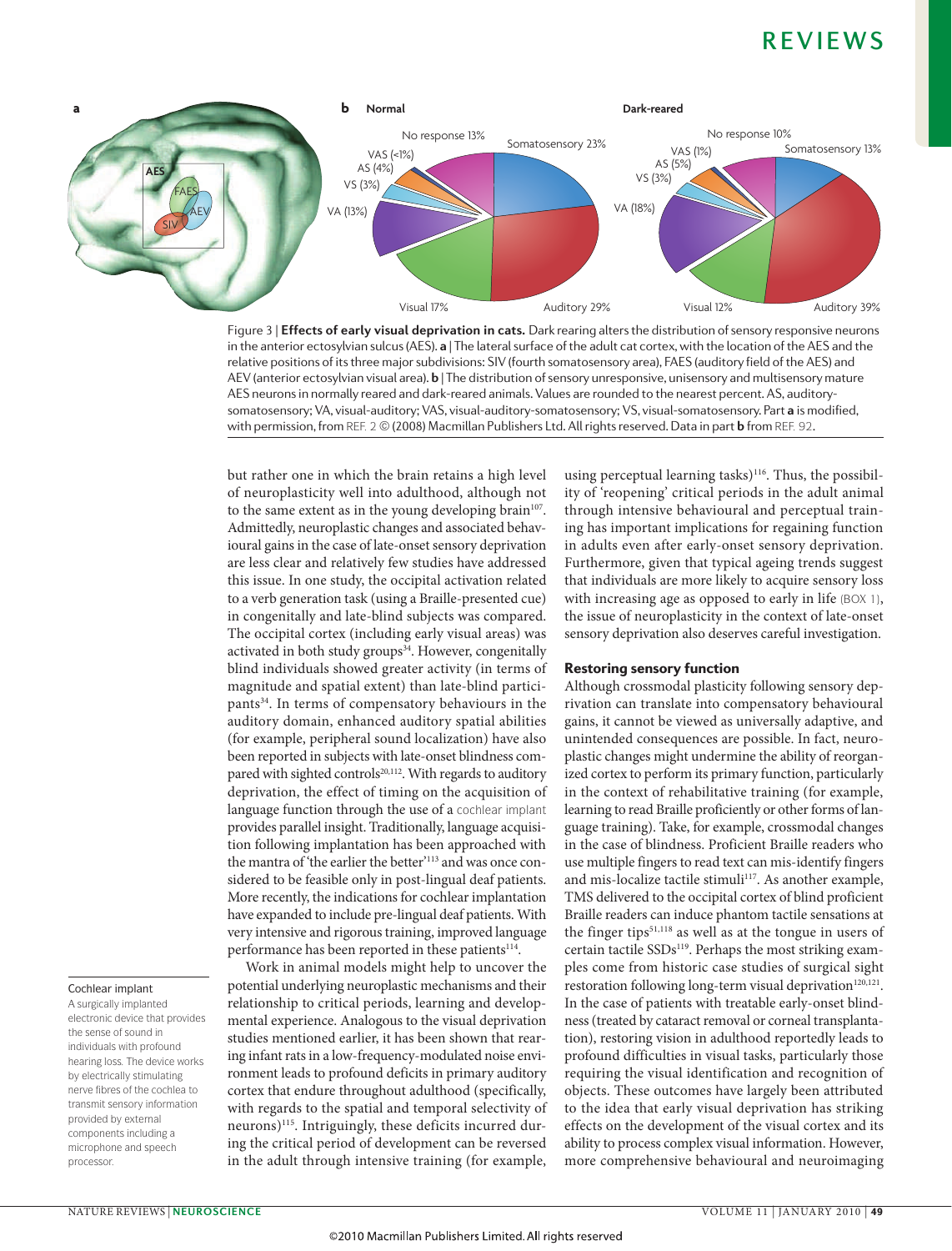studies have revealed a different potential explanation (for example REFS 122–125). Specifically, results from adults with early-onset blindness whose sight has been surgically restored suggest that visual areas that process different visual attributes might vary in their susceptibility to visual deprivation and in their recovery rates. Furthermore, although patients might not show a striking improvement in measured visual acuity following surgery, other aspects of their visual perception can improve, disproving the assumption that if acuity does not progress then neither do other aspects of visual function<sup>126</sup>. These studies also reveal that after years of blindness from an early age the brain retains an impressive capacity for visual learning. Furthermore, these observations might lead to new strategies of visual rehabilitation that take advantage of the crossmodal transfer of sensory information (for example, registering the direction of motion signalled through touch with what is perceived through vision) or using one visual attribute to 'bootstrap' and enhance the development of another (for example, learning to perceive object form as defined by its motion) $124$ .

Deaf individuals have often been characterized as more easily distracted by irrelevant information in the visual periphery than their hearing peers (see REFS 62,127 for further discussion). As in the blind, there might be trade-offs in terms of adaptive gains and maladaptive outcomes resulting from underlying crossmodal neuroplasticity following auditory deprivation. Detailed work on this issue has also been carried out with regards to hearing and language development in patients with cochlear implants. For example, in profoundly deaf cochlear implant recipients, speech performance outcomes are worse in those patients who showed near-normal resting levels of metabolic activity in auditory cortical areas (assessed with PET imaging)<sup>128,129</sup>. This sustained metabolic activity (attributed to evolved crossmodal neuroplastic changes) can ultimately interfere with the ability to recover auditory processing function after implantation of a cochlear implant. The duration of auditory deprivation remains an important factor, but the results of this study highlight the importance of investigating underlying neuroplastic changes directly as potential predictors of rehabilitative and functional outcomes<sup>128</sup>. As with the case of sight restoration, these results raise questions as to how restored and intact sensory modalities interact following the restitution of sensory afferents. There is evidence that crossmodal interactions between auditory and visual cortical areas tend to increase following cochlear implantation and that these interactions might even mutually reinforce one another<sup>130</sup>. Such language-related crossmodal changes could allow visual sign language to exploit existing connectivity between auditory cortex and neighbouring semantic and language processing areas. Interestingly, there is evidence that some cochlear implant users can integrate congruent auditory and visual information better than hearing control subjects<sup>131</sup>. However, these beneficial effects cannot be considered universal and there remains the possibility that, under certain circumstances, these crossmodal sensory interactions might be intrusive. A recent study investigated this issue by assessing the ability to segregate conflicting auditory and visual information in an auditory speech recognition task<sup>132</sup>. Key to the study design was the fact that hearing control subjects were matched to patients with cochlear implants for gender, age and hearing performance. Impaired task performance was particularly evident when comparing non-proficient cochlearimplant users with their hearing-matched controls<sup>132</sup>. These findings highlight how functional reorganization following auditory reafferentation might be beneficial in certain cases but detrimental to audiovisual performance in others, and could help to explain the striking variability in performance outcomes observed following cochlear implantation.

In summary, these reports of sensory restoration in both the blind and the deaf highlight how evolving plastic changes might lead to a gradual deterioration in the ability to process the missing sense and potentially render an individual a poor candidate for procedures aimed at restoring the lost sensory function. Thus, the decision to implant a prosthetic device or implement a given rehabilitative strategy needs to consider not only its effects on residual sensory function but also the potential to interfere with evolving crossmodal processing in response to sensory loss<sup>133</sup>.

### Conclusions and the implications for rehabilitation

In light of the striking neuroplastic changes that follow sensory deprivation, it seems that compensatory behaviour is not so much the result of sensory deprivation alone, but rather the consequence of how the entire brain maintains function in the context of sensory deprivation<sup>107</sup>.

As a result of sensory deprivation, some of these plastic changes lead to crucial functional advantages, such as enhanced localization of sound sources and improved verbal memory in the blind, and enhanced visual peripheral sensitivity in the deaf. However, not all neuroplastic changes represent behavioural gains and the restoration of a deprived sense does not automatically translate to its eventual functional restitution. Neuroplasticity clearly affects an individual's rehabilitative outcome and new strategies are needed to leverage crossmodal interactions in a manner that promotes functional adaptation in parallel to rehabilitative and restorative approaches. These will require a careful consideration of brain plasticity mechanisms, perhaps even modulating brain activity (such as with non-invasive brain stimulation combined with rehabilitation) on an individual basis to therapeutically guide synaptic plasticity mechanisms and enhance those that promote behavioural gains and suppress those that may be maladaptive<sup>107,134</sup>.

In conclusion, it is not possible to understand normal physiological function, the manifestations or consequences of sensory loss, or the possibility of restoring sensory function without incorporating the concept of brain plasticity. In considering the rehabilitation of an individual following sensory loss, it is crucial to consider each individual's specific needs and goals in the context of how his or her plastic brain interacts with a multisensory world.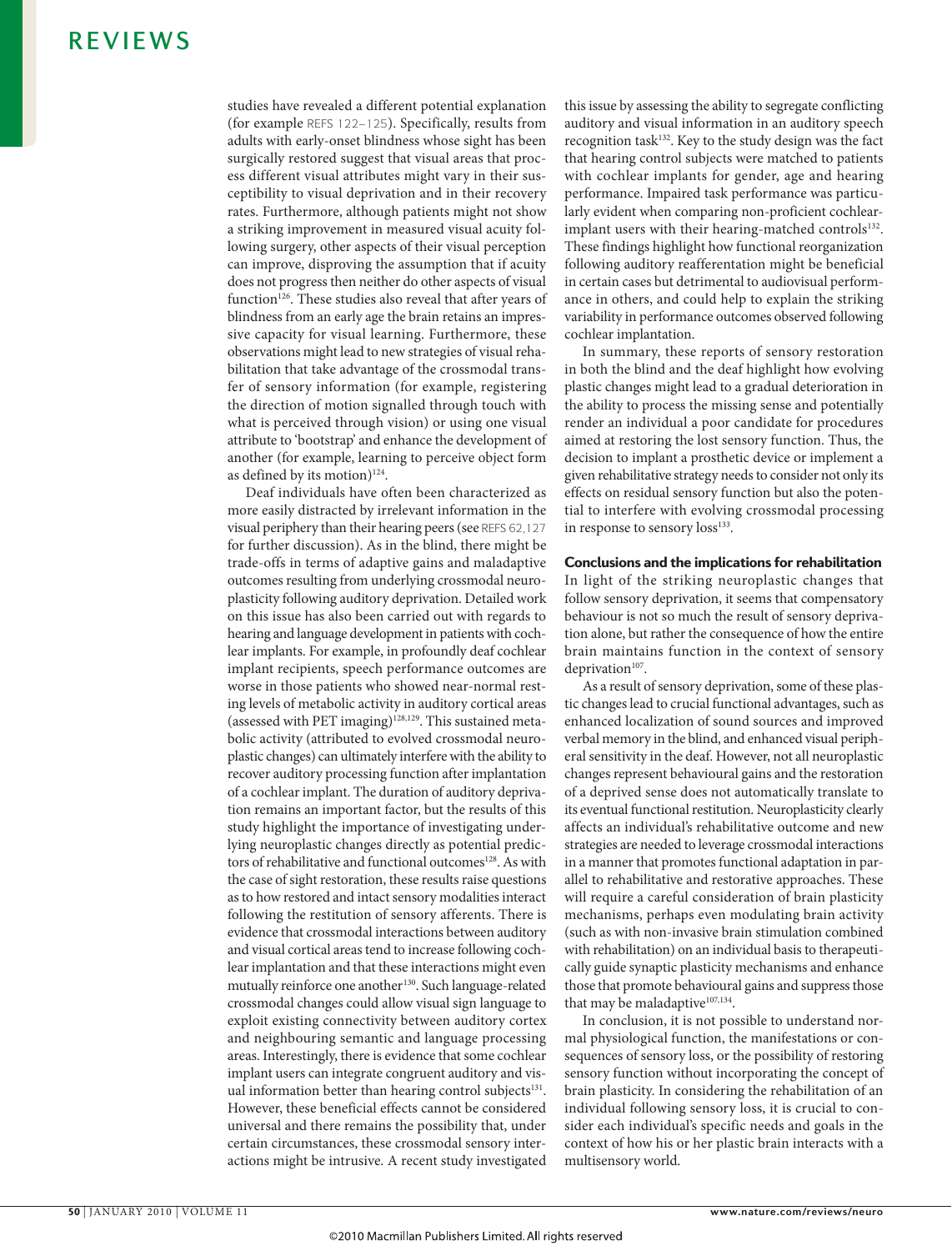- 1. Calvert, G. A. & Thesen, T. Multisensory integration: methodological approaches and emerging principles in the human brain. *J. Physiol. Paris* **98**, 191–205 (2004).
- 2. Stein, B. E. & Stanford, T. R. Multisensory integration: current issues from the perspective of the single neuron. *Nature Rev. Neurosci.* **9**, 255–266 (2008).
- 3. Driver, J. & Noesselt, T. Multisensory interplay reveals crossmodal influences on 'sensory-specific' brain regions, neural responses, and judgments. *Neuron* **57**, 11–23 (2008).
- 4. Axelrod, S. *Effects of Early Blindness; Performance of Blind and Sighted Children on Tactile and Auditory Tasks* (American Foundation for the Blind, New York, 1959).
- 5. Myklebust, H. R. & Brutten, M. A study of the visual perception of deaf children. *Acta Otolaryngol. Suppl.* **105**, 1–126 (1953).
- 6. Rauschecker, J. P. Compensatory plasticity and sensory substitution in the cerebral cortex. *Trends Neurosci.* **18**, 36–43 (1995).
- Jones, E. G. Cortical and subcortical contributions to activity-dependent plasticity in primate somatosensory cortex. *Annu. Rev. Neurosci.* **23**, 1–37 (2000).
- 8. Kaas, J. H., Merzenich, M. M. & Killackey, H. P. The reorganization of somatosensory cortex following peripheral nerve damage in adult and developing mammals. *Annu. Rev. Neurosci.* **6**, 325–356 (1983).
- 9. Rossignol, S. Plasticity of connections underlying locomotor recovery after central and/or peripheral lesions in the adult mammals. *Philos. Trans. R. Soc. Lond. B Biol. Sci.* **361**, 1647–1671 (2006).
- 10. Carroll, T. J. *Blindness: What It Is, What It Does, And How To Live With It* (Little, Boston, 1961). **References 10 and 11 give classic descriptions of rehabilitation in the blind and the 'folklore' associated with vision loss.**
- 11. Wagner-Lampl, A. & Oliver, G. W. Folklore of blindness. *J. Vis. Impair. Blind.* **88**, 267–276 (1994).
- 12. Alary, F. *et al.* Tactile acuity in the blind: a closer look reveals superiority over the sighted in some but not all cutaneous tasks. *Neuropsychologia* **47**, 2037–2043 (2009).

#### **References 12–24 describe superior performance on sensory tasks in the blind.**

- 13. Alary, F. *et al.* Tactile acuity in the blind: a psychophysical study using a two-dimensional angle discrimination task. *Exp. Brain Res.* **187**, 587–594 (2008).
- 14. Goldreich, D. & Kanics, I. M. Tactile acuity is enhanced in blindness. *J. Neurosci.* **23**, 3439–3445 (2003).
- 15. Van Boven, R. W., Hamilton, R. H., Kauffman, T., Keenan, J. P. & Pascual-Leone, A. Tactile spatial resolution in blind braille readers. *Neurology* **54**, 2230–2236 (2000).
- 16. Gougoux, F. *et al.* Neuropsychology: pitch discrimination in the early blind. *Nature* **430**, 309 (2004).
- 17. Gougoux, F., Zatorre, R. J., Lassonde, M., Voss, P. & Lepore, F. A functional neuroimaging study of sound localization: visual cortex activity predicts performance in early-blind individuals. *PLoS Biol.* **3**,
- e27 (2005). 18. Lessard, N., Pare, M., Lepore, F. & Lassonde, M. Early-blind human subjects localize sound sources better than sighted subjects. *Nature* **395**, 278–280 (1998).
- 19. Roder, B. *et al.* Improved auditory spatial tuning in blind humans. *Nature* **400**, 162–166 (1999).
- 20. Voss, P. *et al.* Early- and late-onset blind individuals show supra-normal auditory abilities in far-space. *Curr. Biol.* **14**, 1734–1738 (2004).
- 21. Fortin, M. *et al.* Wayfinding in the blind: larger hippocampal volume and supranormal spatial navigation. *Brain* **131**, 2995–3005 (2008).
- 22. Niemeyer, W. & Starlinger, I. Do the blind hear better? Investigations on auditory processing in congenital or early acquired blindness. II. Central functions.
- *Audiology* **20**, 510–515 (1981). 23. Amedi, A., Raz, N., Pianka, P., Malach, R. & Zohary, E. Early 'visual' cortex activation correlates with superior verbal memory performance in the blind. *Nature Neurosci.* **6**, 758–766 (2003).
- Roder, B., Rosler, F. & Neville, H. J. Auditory memory in congenitally blind adults: a behavioralelectrophysiological investigation. *Brain Res. Cogn. Brain Res.* **11**, 289–303 (2001).
- 25. Pascual-Leone, A. & Torres, F. Plasticity of the sensorimotor cortex representation of the reading finger in Braille readers. *Brain* **116**, 39–52 (1993).
- 26. Sterr, A. *et al.* Perceptual correlates of changes in cortical representation of fingers in blind multifinger Braille readers. *J. Neurosci.* **18**, 4417–4423 (1998).
- 27. Sterr, A. *et al.* Changed perceptions in Braille readers. *Nature* **391**, 134–135 (1998).
- 28. Elbert, T. *et al.* Expansion of the tonotopic area in the auditory cortex of the blind. *J. Neurosci.* **22**, 9941–9944 (2002).
- 29. Stevens, A. A. & Weaver, K. E. Functional characteristics of auditory cortex in the blind. *Behav. Brain Res.* **196**, 134–138 (2009).
- 30. Burgess, N., Maguire, E. A. & O'Keefe, J. The human hippocampus and spatial and episodic memory. *Neuron* **35**, 625–641 (2002).
- 31. Veraart, C. *et al.* Glucose utilization in human visual cortex is abnormally elevated in blindness of early onset but decreased in blindness of late onset. *Brain Res.* **510**, 115–121 (1990).
- 32. Wanet-Defalque, M. C. *et al.* High metabolic activity in the visual cortex of early blind human subjects. *Brain Res.* **446**, 369–373 (1988).
- 33. Buchel, C. Functional neuroimaging studies of Braille reading: cross-modal reorganization and its implications. *Brain* **121**, 1193–1194 (1998).
- 34. Burton, H. *et al.* Adaptive changes in early and late blind: a fMRI study of Braille reading. *J. Neurophysiol.* **87**, 589–607 (2002).
- 35. Sadato, N. *et al.* Neural networks for Braille reading by the blind. *Brain* **121**, 1213–1229 (1998).
- 36. Sadato, N. *et al.* Activation of the primary visual cortex by Braille reading in blind subjects. *Nature* **380**, 526–528 (1996).
- 37. Pietrini, P. *et al.* Beyond sensory images: object-based representation in the human ventral pathway. *Proc.*
- *Natl Acad. Sci. USA* **101**, 5658–5663 (2004). 38. Ptito, M., Moesgaard, S. M., Gjedde, A. & Kupers, R. Cross-modal plasticity revealed by electrotactile stimulation of the tongue in the congenitally blind. *Brain* **128**, 606–614 (2005).
- 39. Voss, P., Gougoux, F., Zatorre, R. J., Lassonde, M. & Lepore, F. Differential occipital responses in early- and late-blind individuals during a sound-source discrimination task. *Neuroimage* **40**, 746–758 (2008).
- 40. Poirier, C. *et al.* Auditory motion perception activates visual motion areas in early blind subjects. *Neuroimage* **31**, 279–285 (2006).
- 41. Kujala, T. *et al.* The role of blind humans' visual cortex in auditory change detection. *Neurosci. Lett.* **379**, 127–131 (2005).
- 42. Weeks, R. *et al.* A positron emission tomographic study of auditory localization in the congenitally blind. *J. Neurosci.* **20**, 2664–2672 (2000).
- 43. Roder, B., Stock, O., Bien, S., Neville, H. & Rosler, F. Speech processing activates visual cortex in congenitally blind humans. *Eur. J. Neurosci.* **16**, 930–936 (2002).
- Burton, H., Diamond, J. B. & McDermott, K. B. Dissociating cortical regions activated by semantic and phonological tasks: a FMRI study in blind and sighted people. *J. Neurophysiol.* **90**, 1965–1982 (2003)
- 45. Burton, H., Snyder, A. Z., Diamond, J. B. & Raichle, M. E. Adaptive changes in early and late blind: a FMRI study of verb generation to heard nouns. *J. Neurophysiol.* **88**, 3359–3371 (2002).
- 46. Amedi, A. *et al.* Shape conveyed by visual-to-auditory sensory substitution activates the lateral occipital complex. *Nature Neurosci.* **10**, 687–689 (2007).
- 47. Arno, P. *et al.* Occipital activation by pattern recognition in the early blind using auditory substitution for vision. *Neuroimage* **13**, 632–645 (2001).
- 48. Collignon, O., Lassonde, M., Lepore, F., Bastien, D. & Veraart, C. Functional cerebral reorganization for auditory spatial processing and auditory substitution of vision in early blind subjects. *Cereb. Cortex* **17**,
- 457–465 (2007). 49. De Volder, A. G. *et al.* Changes in occipital cortex activity in early blind humans using a sensory substitution device. *Brain Res.* **826**, 128–134 (1999).
- Pascual-Leone, A., Walsh, V. & Rothwell, J. Transcranial magnetic stimulation in cognitive neuroscience—virtual lesion, chronometry, and functional connectivity. *Curr. Opin. Neurobiol.* **10**, 232–237 (2000).
- 51. Cohen, L. G. *et al.* Functional relevance of cross-modal plasticity in blind humans. *Nature* **389**, 180–183 (1997).
- 52. Hamilton, R. & Pascual-Leone, A. Cortical plasticity associated with Braille learning. *Trends Cogn. Sci.* **2**,168–174 (1998).
- 53. Kupers, R. *et al.* rTMS of the occipital cortex abolishes Braille reading and repetition priming in blind subjects. *Neurology* **68**, 691–693 (2007).
- Amedi, A., Floel, A., Knecht, S., Zohary, E. & Cohen, L. G. Transcranial magnetic stimulation of the occipital pole interferes with verbal processing in
- blind subjects. *Nature Neurosci.* **7**, 1266–1270 (2004). 55. Merabet, L. B. *et al.* Functional recruitment of visual cortex for sound encoded object identification in the
- blind. *Neuroreport* **20**, 132–138 (2009). 56. Hamilton, R., Keenan, J. P., Catala, M. & Pascual-Leone, A. Alexia for Braille following bilateral occipital stroke in an early blind woman. *Neuroreport* **11**, 237–240 (2000).
- 57. Merabet, L. *et al.* Feeling by sight or seeing by touch? *Neuron* **42**, 173–179 (2004).
- 58. Levanen, S. & Hamdorf, D. Feeling vibrations: enhanced tactile sensitivity in congenitally deaf humans. *Neurosci. Lett.* **301**, 75–77 (2001). **References 58–62 describe superior performance on sensory tasks in the deaf.**
- 59. Arnold, P. & Murray, C. Memory for faces and objects by deaf and hearing signers and hearing nonsigners. *J. Psycholinguist. Res.* **27**, 481–497 (1998).
- McCullough, S. & Emmorey, K. Face processing by deaf ASL signers: evidence for expertise in distinguished local features. *J. Deaf Stud. Deaf Educ.* **2**, 212–222 (1997).
- 61. Bavelier, D. *et al.* Visual attention to the periphery is enhanced in congenitally deaf individuals. *J. Neurosci.* **20**, RC93 (2000).
- 62. Dye, M. W., Hauser, P. C. & Bavelier, D. Is visual selective attention in deaf individuals enhanced or deficient? The case of the useful field of view. *PLoS ONE* **4**, e5640 (2009).
- 63. Neville, H. J. & Lawson, D. Attention to central and peripheral visual space in a movement detection task: an event-related potential and behavioral study. II. Congenitally deaf adults. *Brain Res.* **405**, 268–283 (1987).
- 64. Proksch, J. & Bavelier, D. Changes in the spatial distribution of visual attention after early deafness. *J. Cogn. Neurosci.* **14**, 687–701 (2002).
- 65. Bosworth, R. G. & Dobkins, K. R. Visual field asymmetries for motion processing in deaf and hearing signers. *Brain Cogn.* **49**, 170–181 (2002).
- Bosworth, R. G. & Dobkins, K. R. The effects of spatial attention on motion processing in deaf signers, hearing signers, and hearing nonsigners. *Brain Cogn.*
- **49**, 152–169 (2002). 67. Fine, I., Finney, E. M., Boynton, G. M. & Dobkins, K. R. Comparing the effects of auditory deprivation and sign language within the auditory and visual cortex. *J. Cogn. Neurosci.* **17**, 1621–1637 (2005).
- 68. Levanen, S. Neuromagnetic studies of human auditory cortex function and reorganization. *Scand. Audiol. Suppl.* **49**, 1–6 (1998).
- 69. Auer, E. T. Jr, Bernstein, L. E., Sungkarat, W. & Singh, M. Vibrotactile activation of the auditory cortices in deaf versus hearing adults. *Neuroreport*
- **18**, 645–648 (2007). 70. MacSweeney, M. *et al.* Neural systems underlying British Sign Language and audio-visual English processing in native users. *Brain* **125**, 1583–1593 (2002).
- 71. Nishimura, H. *et al.* Sign language 'heard' in the auditory cortex. *Nature* **397**, 116 (1999).
- 72. Petitto, L. A. *et al.* Speech-like cerebral activity in profoundly deaf people processing signed languages: implications for the neural basis of human language. *Proc. Natl Acad. Sci. USA* **97**, 13961–13966 (2000).
- 73. Finney, E. M., Clementz, B. A., Hickok, G. & Dobkins, K. R. Visual stimuli activate auditory cortex in deaf subjects: evidence from MEG. *Neuroreport* **14**, 1425–1427 (2003).
- 74. Finney, E. M., Fine, I. & Dobkins, K. R. Visual stimuli activate auditory cortex in the deaf. *Nature Neurosci.* **4**, 1171–1173 (2001).
- 75. Bavelier, D. *et al.* Impact of early deafness and early exposure to sign language on the cerebral organization for motion processing. *J. Neurosci.* **21**, 8931–8942 (2001).
- 76. Neville, H. J. & Lawson, D. Attention to central and peripheral visual space in a movement detection task. III. Separate effects of auditory deprivation and acquisition of a visual language. *Brain Res.* **405**, 284–294 (1987).